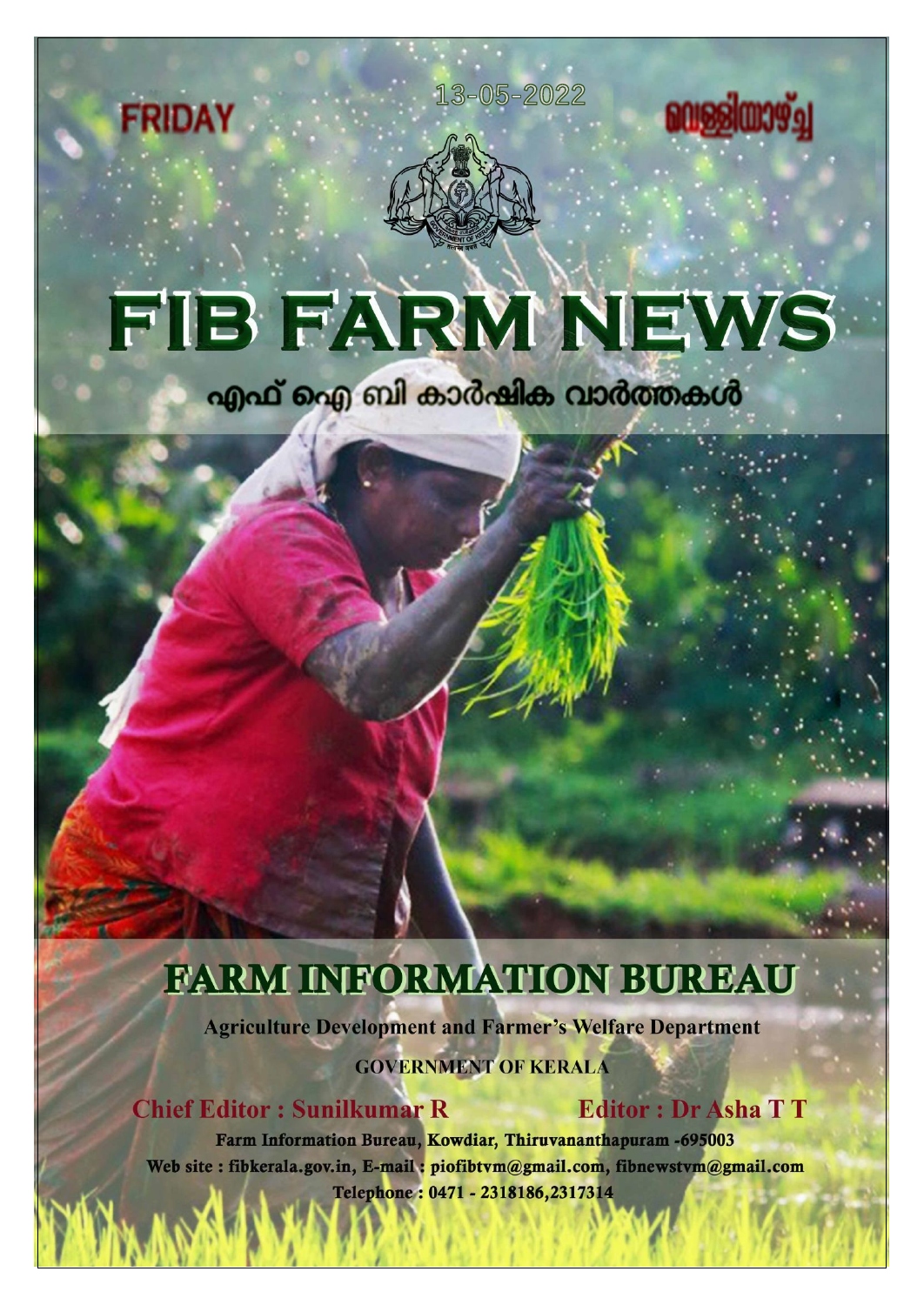

#### **FARM INFORMATION BUREAU**

Kowdiar, Thiruvananthapuram – 695003 Website: fibkerala.gov.in<br>Website: fibkerala.gov.in<br>E-mail:piofibtym@gmail.com<br>Telephone: 0471 – 2318186, 2317314

#### എഫ് ഐ ബി കാർഷികവാർത്തകൾ (FIB FARM NEWS)–13/05/2022.

കേരള കാർഷിക സർവ്വകലാശാല പടന്നക്കാട് കാർഷിക കോളേജിൽ സ്റ്റുഡൻസ് യൂണിയന്റെ ആഭിമുഖ്യത്തിൽ മലബാർ മാംഗോഫെസ്റ്റ് ''മധുരം 2022'' ഇന്നും നാളെയും മറ്റന്നാളുമായി (മെയ് 13,14,15) ഒരുങ്ങുകയാണ്. വിവിധ ഇനം മാമ്പഴങ്ങൾക്ക് പുറമെ ചക്കയിനങ്ങൾ, മറ്റ് പഴവർഗ്ഗങ്ങൾ, മൂല്യവർദ്ധിത ഉൽപ്പന്നങ്ങൾ, നൂതന കൃഷി രീതികൾ, ജൈവകീടരോഗ നിയന്ത്രണ മാർഗ്ഗങ്ങൾ മുതലായവ ഉൾപ്പെട്ട കാർഷിക പ്രദർശനമാണ് മുഖ്യ ആകർഷണം. മാമ്പഴങ്ങളുടെയും വിവിധതരം നടീൽ വസ്തുക്കളുടെയും വിപണനവും ഇതോടനുബന്ധിച്ച് ഉ- ായിരിക്കും. മാഗോ ഫെസ്റ്റിന്റെ ഉദ്ഘാടനം ഇന്ന് (13.05.22) രാവിലെ 10 മണിയ്ക്ക് പടന്നക്കാട് കാർഷിക കോളേജ് ഓഡിറ്റോയിയത്തിൽ വച്ച് നടക്കുന്ന ചടങ്ങിൽ കാഞ്ഞങ്ങാട് എം.എൽ.എ ഇ. ചന്ദ്രശേഖരൻ നിർവ്വഹിക്കുന്നതാണ്. യോഗത്തിൽ തൃക്കരിപ്പൂർ എം. എൽ. എ. എം. രാജഗോപാലൻ അദ്ധ്യക്ഷത വഹിക്കും. പാർലമെന്റംഗം രജ്മോഹൻ ഉണ്ണിത്താൻ മുഖ്യാതിഥിയായിരിക്കും. സർവ്വകലാശാല ചാൻസിലർ  $@Q$   $Q$ കാർഷിക വൈസ് ആർ. ചന്ദ്രബാബു മുഖ്യപ്രഭാഷണം നടത്തുന്നതാണ്.

സഹകരണ ബാങ്കുകളിൽ നിന്നു<mark>ം</mark> കർഷകർ എടുത്ത വായ്പകൾക്ക് കാർഷിക കടാശ്വാസ കമ്മീഷൻ മുഖേന ഇളവിനായി അപേക്ഷിക്കാനുള്ള തീയതി ര- ് വർഷത്തേക്ക് കൂടി നീട്ടി. ഇതുപ്രകാരം ഇടുക്കി, വയനാട് ഒഴികെയുള്ള ജില്ലകളിലെ കർഷകർക്ക് 2016 മാർച്ച് 31 വരെയും ഇടുക്കി, വയനാട് ജില്ലകളിലെ കർഷകർക്ക് 2020 ഓഗസ്റ്റ് 31 വരെയുമുള്ള വായ്പകൾക്ക് കടാശ്വാസകമ്മീഷൻ പരിധിയിൽ ഇളവിനായി അപേക്ഷിക്കാവുന്നതാണ്.

 $\mathbf{R}$ പാൽവില വർദ്ധിപ്പിക്കണമെന്നത് ഉൾപ്പെടെ ആവശ്യപ്പെട്ട് ക്ഷീരകർഷകരുടെ വിവിധ സംഘടനകൾ ഉന്നയിച്ച വിഷയങ്ങൾ പരിശോധിക്കുന്നതിൽ സംസ്ഥാനത്തെ മിൽമ ഫെഡറേഷന്റെയും മേഖല ക്ഷീരോത്പ്പാദക യൂണിയന്റെയും ക്ഷീരവികസന വകുപ്പ് ഉദ്യോഗസ്ഥരുടെയും സംയുക്തയോഗം ക്ഷീരവികസന വകുപ്പ് ചിഞ്ചുറാണിയുടെ അദ്ധ്യക്ഷതയിൽ തിരുവനന്തപുരത്ത് മന്ത്രി 6ஜ. സെക്രട്ടറിയേറ്റിൽ ചേർന്നു. കർഷകരുടെ ഉൽപ്പാദന ചെലവ് വർദ്ധിച്ചു വരുന്ന സാഹചര്യത്തിൽ ക്ഷീര വ്യവസായം വലിയ നഷ്ടത്തിലേക്ക് പോകാതിരിക്കുവാൻ അനുയോജ്യമായ പരാഹാരമാർഗ്ഗങ്ങൾ യോഗം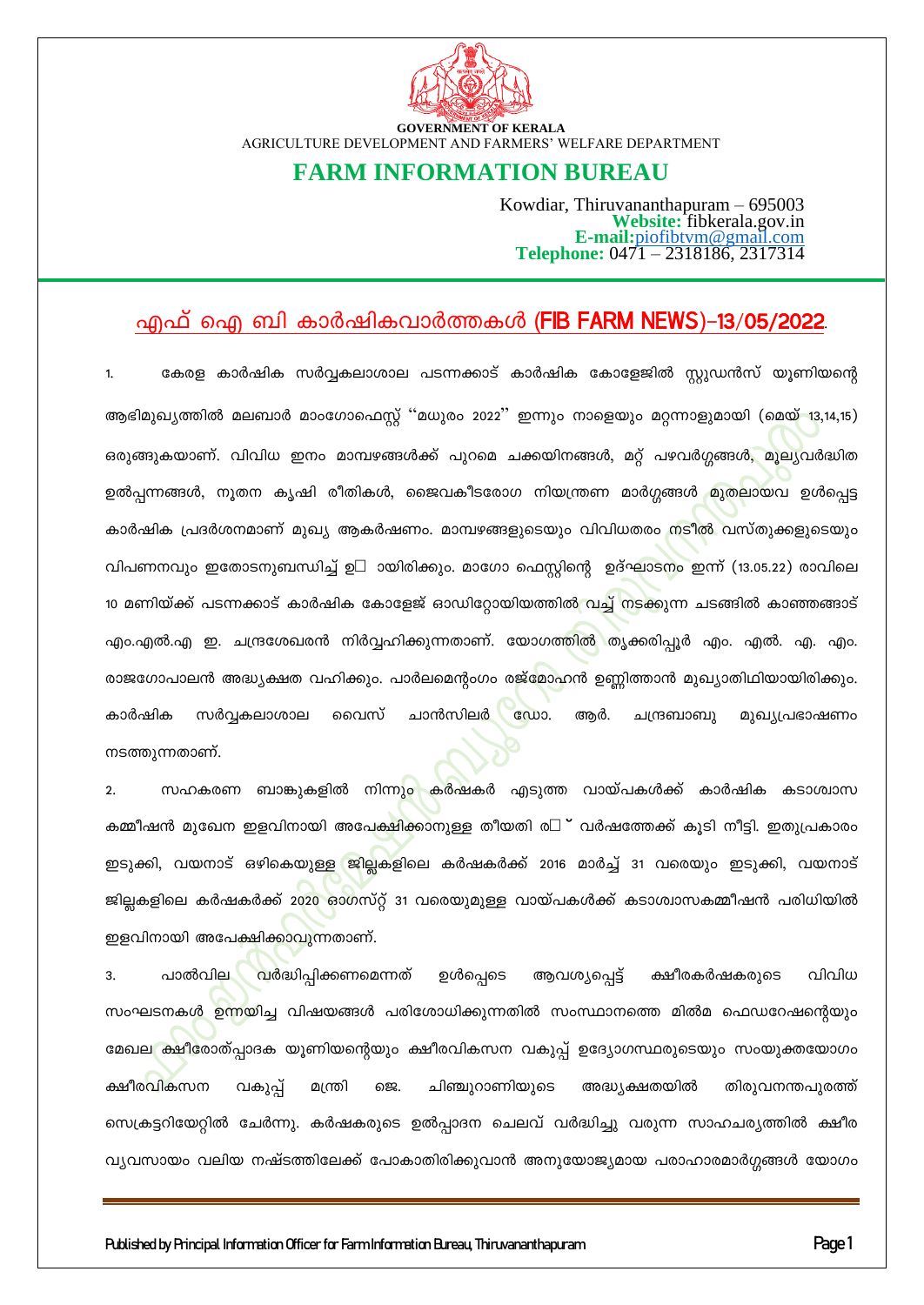

#### **FARM INFORMATION BUREAU**

Kowdiar, Thiruvananthapuram – 695003 Website: fibkerala.gov.in E-mail:piofibtym@gmail.com<br>Telephone:  $0471 - 2318186, 2317314$ 

ചർച്ച ചെയ്തു. കർഷകരുടെ ഉൽപ്പാദനച്ചെലവിൽ ഏറ്റവും കുടുതൽ വരുന്ന കാലിത്തീറ്റച്ചെലവ് കുറയ്ക്കുന്നതിന് പ്രഥമ പരിഗണന നൽകാൻ യോഗം തീരുമാനിച്ചു. മിൽമയുടെയും കേരളാ ഫീഡ്സിന്റെയും കാലിത്തീറ്റ വില വർദ്ധിപ്പിക്കാതെ കർഷകർക്ക് സഹായം കൊടുക്കണമെന്നും യോഗത്തിൽ തീരുമാനമായി.

സംസ്ഥാന സർക്കാരിന്റെ ഒന്നാംവാർഷികത്തോടനുബന്ധിച്ച് പത്തനംതിട്ട ജില്ലാ സ്റ്റേഡിയത്തിൽ വച്ച് **ഈ മാസം 17 വരെ** (മെയ് 17 വരെ) നടക്കുന്ന പ്രദർശന വിപണന മേളയിൽ മണ്ണ് പര്യവേക്ഷണ മണ്ണ് സംരക്ഷണ വകുപ്പിന്റെ സ്റ്റാളിൽ കർഷകരുടെ മണ്ണ് സാമ്പിളുകൾ സൗജന്യമായി പരിശോധിക്കുന്നതിനുളള സൗകര്യമൊരുക്കിയിരിക്കുന്നു. താൽപര്യമുളളവർ മണ്ണ് സാമ്പിളുകൾ സ്റ്റാളിൽ എത്തിക്കണമെന്ന് മണ്ണ് പര്യവേഷണ അസിസ്റ്റന്റ് ഡയറക്ടർ അറിയിച്ചു. പരിശോധനാഫലത്തോടൊപ്പം ഓരോ വിളകൾക്കും അനുയോജ്യമായ വളപ്രയോഗ ശുപാർശകൾ അടങ്ങിയ മണ്ണാരോഗ്യകാർഡ് നൽകുന്നതാണ്. കുടുതൽ വിവരങ്ങൾക്ക് 0468–2323105 എന്ന ഫോൺ നമ്പരിൽ ബന്ധപ്പെടുക.

തിരുവനന്തപുരം ജില്ലാ കന്നുകാലി വളർത്തൽ കേന്ദ്രം കുടപ്പനക്കുന്നിൽ 2022 ലെ പാൽക്കാർഡിന്  $5.$ അപേക്ഷ നൽകിയിട്ടുളളതിൽ പാൽക്കാർഡ് ലഭിക്കാത്ത അപേക്ഷകർക്ക് പാൽക്കാർഡ് വിതരണം നാളെ വരെ (മെയ് 13) ഓഫീസ് പ്രവർത്തി ദിവസങ്ങളിൽ രാവിലെ 11 മണി മുതൽ ഉച്ചയ്ക്ക് 3 മണിവരെ നടത്തുന്നു. അപേക്ഷകർ റേഷൻ കാർഡ്, ടോക്കൺ എന്നിവ സഹിതം ഹാജരാകേ- താണ്. അവധി ദിവസങ്ങളിൽ മാത്രം പാൽ ആവശ്യമുളള അപേക്ഷകർക്ക് ഹോളിഡേ കാർഡ് വിതരണവും ഇതേ ദിവസങ്ങളിൽ ഉ<del>-</del> ായിരിക്കുന്നതാണ്.

കേരള സം<mark>സ്ഥാന</mark> പൗൾട്രി വികസന കോർപ്പറേഷനിൽ നിന്നും 45 ദിവസത്തിനുമേൽ പ്രായമുളള 6. ബി.വി. 380 ഇനത്തിൽപ്പെട്ട മുട്ടക്കോഴികുഞ്ഞുങ്ങൾ വിൽപ്പനയ്ക്ക് ലഭ്യമാണ്. കൂടുതൽ വിവരങ്ങൾക്ക് 0471–2478585, 9495000915, 9495000918 (തിരുവനന്തപുരം), 9495000923 (കൊട്ടിയം) എന്നീ ഫോൺ നമ്പരുകളിൽ പ്രവർത്തിസമയങ്ങളിൽ ബന്ധപ്പെടുക.

പരിശീലന പരിപാടികൾ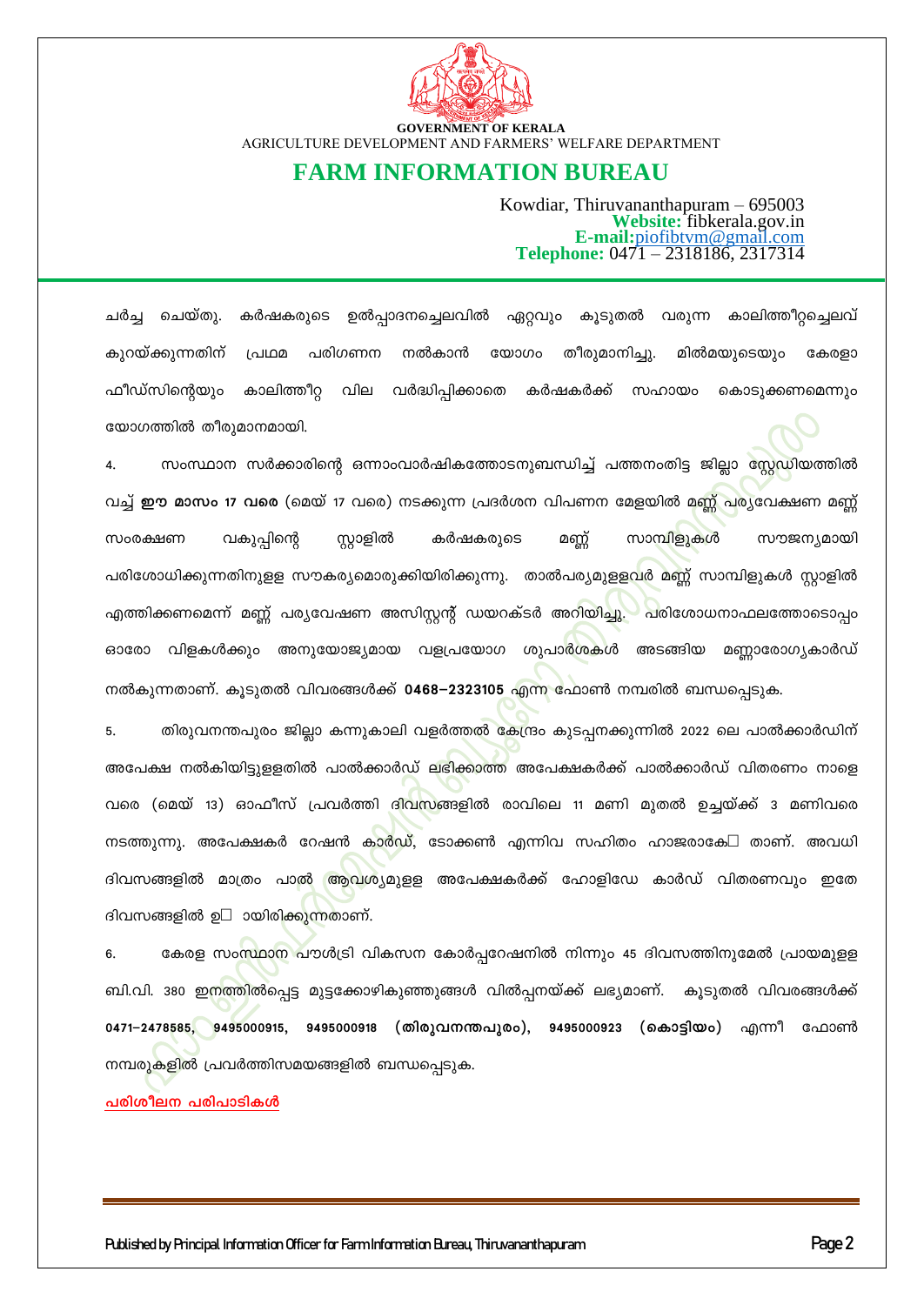

#### **FARM INFORMATION BUREAU**

Kowdiar, Thiruvananthapuram - 695003 Website: fibkerala.gov.in<br>Website: fibkerala.gov.in<br>E-mail:piofibtym@gmail.com<br>Telephone: 0471 – 2318186, 2317314

കേരള "വാണിജ്യാടിസ്ഥാനത്തിലുള്ള 7. കാർഷിക സർവ്വകലാശാല -പഠന കേന്ദ്രം ഇ പുഷ്പകൃഷിയും പൂന്തോട്ട പരിപാലനവും " എന്ന വിഷയത്തിൽ ഓൺലൈൻ പരിശീലന പരിപാടി അവസാന തീയതി 16 ന് തുടങ്ങുന്നു. രജിസ്റ്റർ ചെയ്യേ-മെയ് മെയ് 15 ആണ്. പത്ത് **MOOC** പ്ലാറ്റ്ഫോമിലൂടെ കോഴ്സ് സെഷനുകളിലായി തയ്യാറാക്കിയ കെ.എ.യു. പഠിതാവിന്റെ സൗകര്യാർത്ഥം പാസ്സാവു<mark>ന്</mark>ന പ്രയോജനപ്പെടുത്താവുന്നതാണ്. പരീക്ഷ പഠിതാക്കൾ ഫൈനൽ നിശ്ചിത ഫീസ് ആവശ്യപ്പെട്ടാൽ ഈടാക്കി സർട്ടിഫിക്കറ്റ് നൽകുന്നതാണ്.

www.celkau.in/MOOC/Default.aspx എന്ന ലിങ്ക് വഴി രജിസ്റ്റർ ചെയ്യാവുന്നതാണ്.

മലമ്പുഴ മൃഗസംരക്ഷണ പരിശീലനകേന്ദ്രത്തിൽ വച്ച് **പശുവളർത്തൽ** എന്ന വിഷയത്തിൽ ഈ 8. ന് (17/05/22ന്) രാവിലെ 10 മണി മുതൽ 4 മണി വരെ പരിശീലനം നടത്തുന്നു. മാസം  $17$ താൽപ്പര്യമുളളവർ 0491– 2815454, 9188522713 എന്ന ഫോൺ നമ്പറിലേക്ക് വിളിച്ചു മുൻകൂട്ടി രജിസ്റ്റർ ചെയ്യാവുന്നതാണ്. പരിശീലനത്തിന് പങ്കെടുക്കുന്നവർ ആധാർ കാർഡ് കൊ- ുവരേ<del>-</del> താണെന്ന് മലമ്പുഴ മൃഗസംരക്ഷണ പരിശീലന കേന്ദ്രം അസിസ്റ്റന്റ് ഡയറക്ടർ അറിയിക്കുന്നു.

കാട്ടാക്കട ഗ്രാമപഞ്ചായത്തിന്റെ 14–ാം പഞ്ചവത്സരപദ്ധതി പ്രകാരം നടപ്പിലാക്കുന്ന **ആനന്ദഗ്രാമം** 9. പദ്ധതിയിലേയ്ക്ക് മൃഗസംരക്ഷണ മേഖലയിൽ പശുവളർത്തൽ, ആടുവളർത്തൽ, കോഴിവളർത്തൽ എന്നിവ മുഖ്യതൊഴിലായോ, ഉപതൊഴിലായോ നടത്തുവാൻ താൽപര്യമുളള വ്യക്തികളിൽ നിന്നും ഗ്രൂപ്പുകളിൽ നിന്നും അപേക്ഷകൾ ക്ഷണിക്കുന്നു. അപേക്ഷകൾ **ഈ മാസം 25–ന് (മേയ് 25)** മുമ്പായി കാട്ടാക്കട വെറ്ററിന<mark>റി ഹോസ്</mark>പിറ്റലിൽ സമർപ്പിച്ച് പേര് രജിസ്റ്റർ ചെയ്യേ<del>-</del> താണ്. അപേക്ഷാ ഫോറത്തിനും കൂടുതൽ വിവരങ്ങൾക്കും 9447863474 എന്ന നമ്പരിൽ കാട്ടാക്കട സീനിയർ വെറ്ററിനറി സർജനുമായി

ചെറ്റച്ചൽ ഫാമിൽ നിന്നും വനരാജ, ഗ്രാമപ്രിയ, ശ്രീനിധി എന്നീ കോഴിക്കുഞ്ഞുങ്ങൾ  $10.$ വിതരണത്തിന് തയ്യാറായിരിക്കുന്നു. പൂവനും പിടയും തരം തിരിക്കാത്ത കുഞ്ഞ് ഒന്നിന് 18 രൂപയാണ് വില. താത്പര്യമുളളവർ 9846443968, 8592085878, 9845491459, 9074617392 എന്നീ ഫോൺ നമ്പരുകളിൽ ബന്ധപ്പെടുക.

ബന്ധപ്പെ<mark>ടുക</mark>.